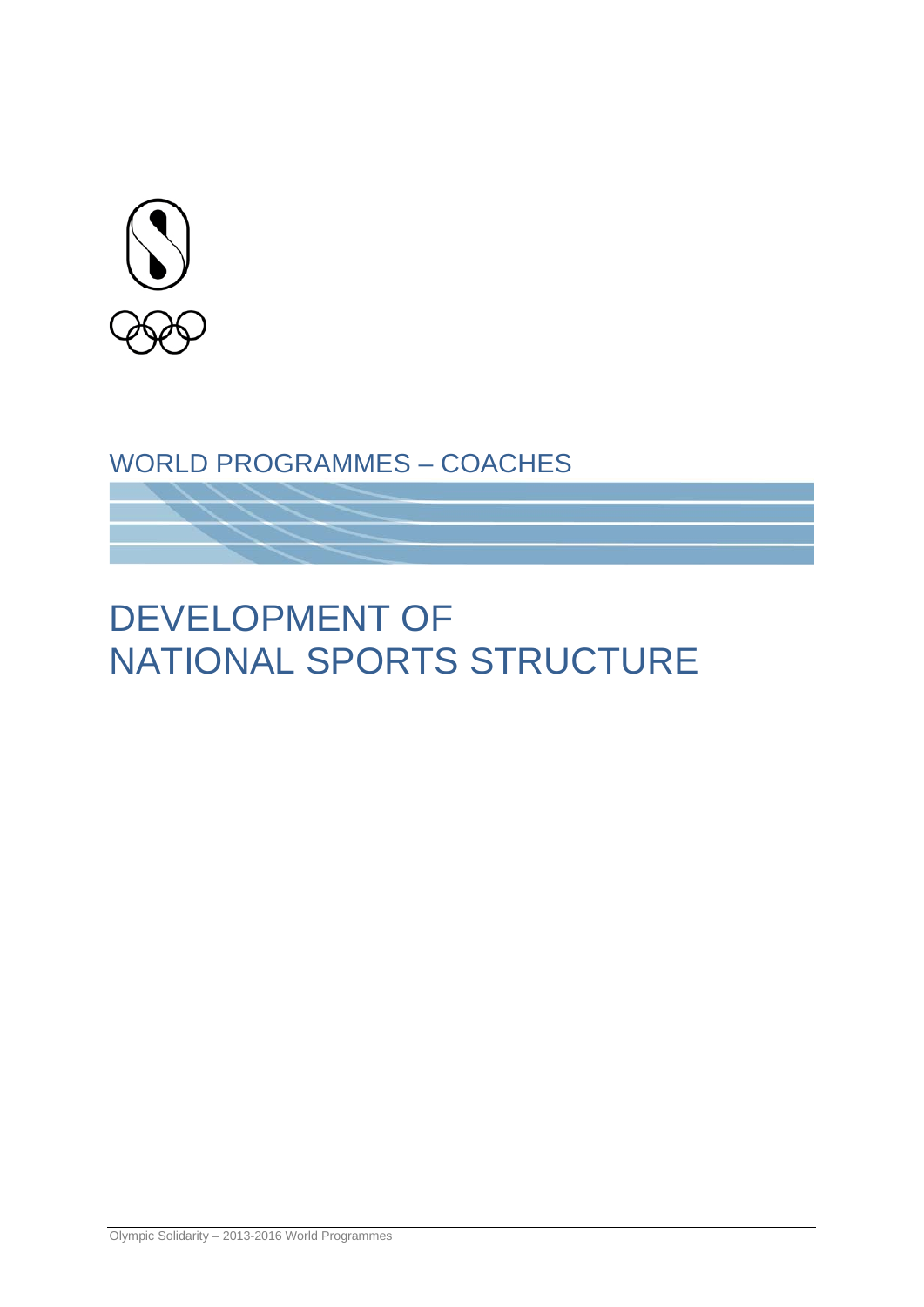

# DEVELOPMENT OF NATIONAL SPORTS STRUCTURE

# **PROGRAMME GUIDELINES**

# **OBJECTIVE**

The development of sport in certain countries is often hindered by the fact that the national sports and coaching structure is disorganised or even non-existent.

The main objective of this programme is therefore to allow National Olympic Committees (NOCs) to develop their national sports and coaching structure by implementing a mid- to long-term action plan for a specific sport on the Olympic programme.

# **BENEFICIARIES**

All NOCs recognised by the IOC may benefit from this programme.

Priority will nevertheless be given to NOCs which can demonstrate that the basic sports and coaching structure is weak but has a clear potential for development.

## **DESCRIPTION**

NOCs will be offered the opportunity to receive an international expert approved or nominated by the respective International Federation (IF) for a specific period of time averaging between three and six months.

Olympic Solidarity may accept **one request per year, per NOC**, in principle, depending on the number of requests received and the budget available.

The action plan submitted to Olympic Solidarity should be developed in collaboration with the respective National Federation (NF), following a detailed analysis of the situation (strong points, weak points, objectives, etc.) and should include the following:

- A detailed, mid- to long-term development plan, which should be coherent and realistic;
- Training of local coaches and/or persons likely to continue the work initiated by the expert once the project has ended;
- Improving the different training programmes for elite sport, if necessary;
- Initiating projects for Sport for All and/or school sport:
- Putting in place talent identification programmes.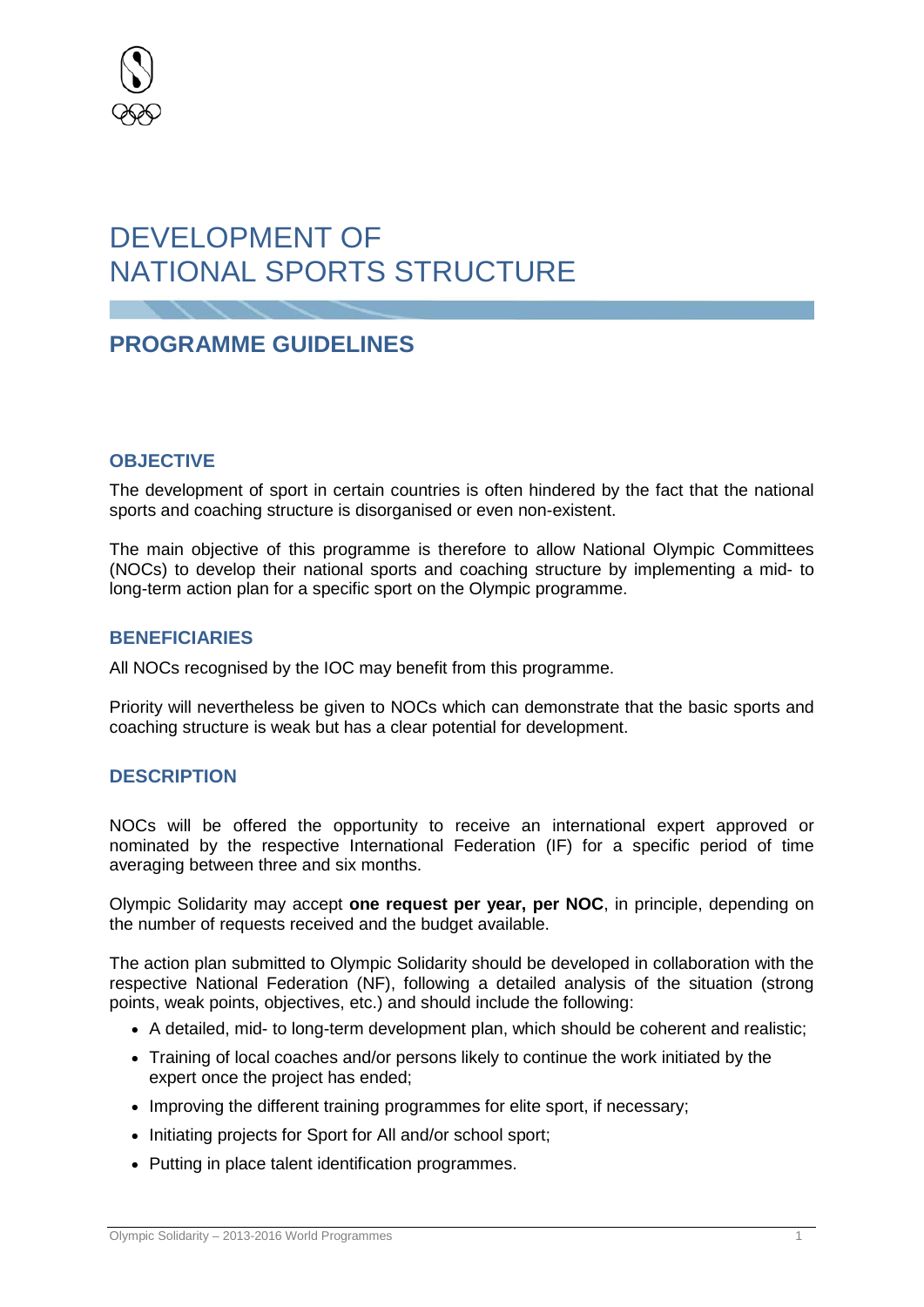

NOCs are encouraged to take advantage of projects in this area which have been developed by Olympic scholarship holders during their training abroad (programme of Olympic scholarships for coaches).

Depending on specific needs and the budget available, it will be possible for the international expert to divide his mission into separate short-term visits rather than one long-term period. For example, setting up the project (visit 1), intermediate evaluation (visit 2), and final evaluation (visit 3).

It is recommended that a person be designated as the national coordinator (eg. national coach, former Olympic scholarship holder, technical director, etc.). He/she will assist the expert and will be responsible for the management of the project from start to finish and beyond.

# **EXTERNAL PARTNERS**

The suitable experts will be nominated by the IFs. They may also be proposed by the NOCs but, in this case, must be approved by the IF concerned before being accepted.

These experts must belong to a Federation of a sport on the Olympic programme. They must have practical experience as a coach at international level and demonstrate the educational and technical qualities necessary to run this type of project.

# **FINANCIAL CONDITIONS**

The budget allocated to this programme during the 2013–2016 quadrennial plan is USD 6,000,000.

The following items should be included in the budget proposed by the NOC to Olympic Solidarity:

- Organisational expenses;
- International travel costs for the nominated expert (economy class direct routing);
- All expenses relating to the stay of the expert in the country;
- Experts' indemnities (see below);
- Illness and accident insurance, vaccinations, visas etc., if necessary.

**Important:** The budget allocation per project will be decided upon after analysis of the budget proposal and should be estimated between USD 25,000 and maximum USD 30,000.

The indemnities (daily or monthly) to be paid to the expert must be agreed upon between the NOC, the NF and the expert and included in the overall budget for the project.

If necessary, any difference between the calculated budget and the amount allocated by Olympic Solidarity may be covered by possible external assistance (government, sponsors etc.).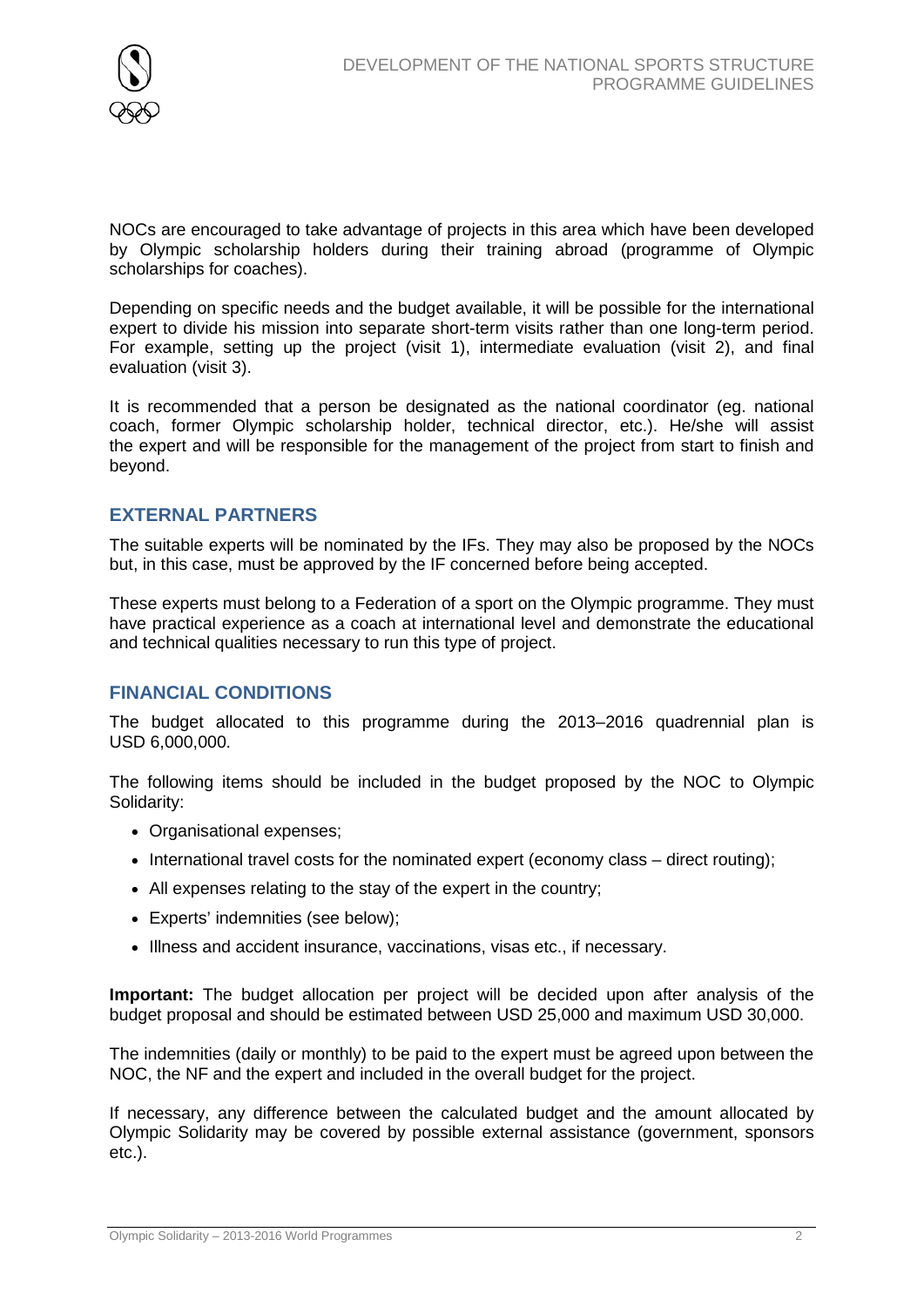

# **APPLICATION PROCEDURE**

In order to allow sufficient time for analysis and nomination of an expert, the official application form must be presented **no later than three months prior to the start of the proposed project**. The following information must be included on the application form:

- Description of the current structure and detailed analysis of training needs;
- Proposed action plan;
- Dates and timing for different phases of the project, where applicable:
- Curriculum Vitae if an expert is proposed by the NOC;
- Detailed budget estimation including all items (in particular an estimation of the travel, board and lodging costs and indemnities to be paid to the expert).



# **ANALYSIS AND APPROVAL**

Olympic Solidarity will analyse the action plan submitted, in collaboration with the IF concerned and the Continental Association, if necessary.

Olympic Solidarity will ask the respective IF to either confirm the suitability of an expert proposed by the NOC or to suggest a suitably qualified coach to be responsible for the implementation of the project.

Once all parties are in agreement (NOC, IF, expert) and the appropriate technical and financial guarantees have been obtained, Olympic Solidarity will officially approve the action plan and the budget to be allocated. This approval will be accompanied by an **official contract**, which should be signed by the NOC, the designated expert and finally, by Olympic Solidarity.

The action plan may only commence when the contract has been signed by all the parties concerned, thus confirming their agreement of the overall terms and conditions of the project.

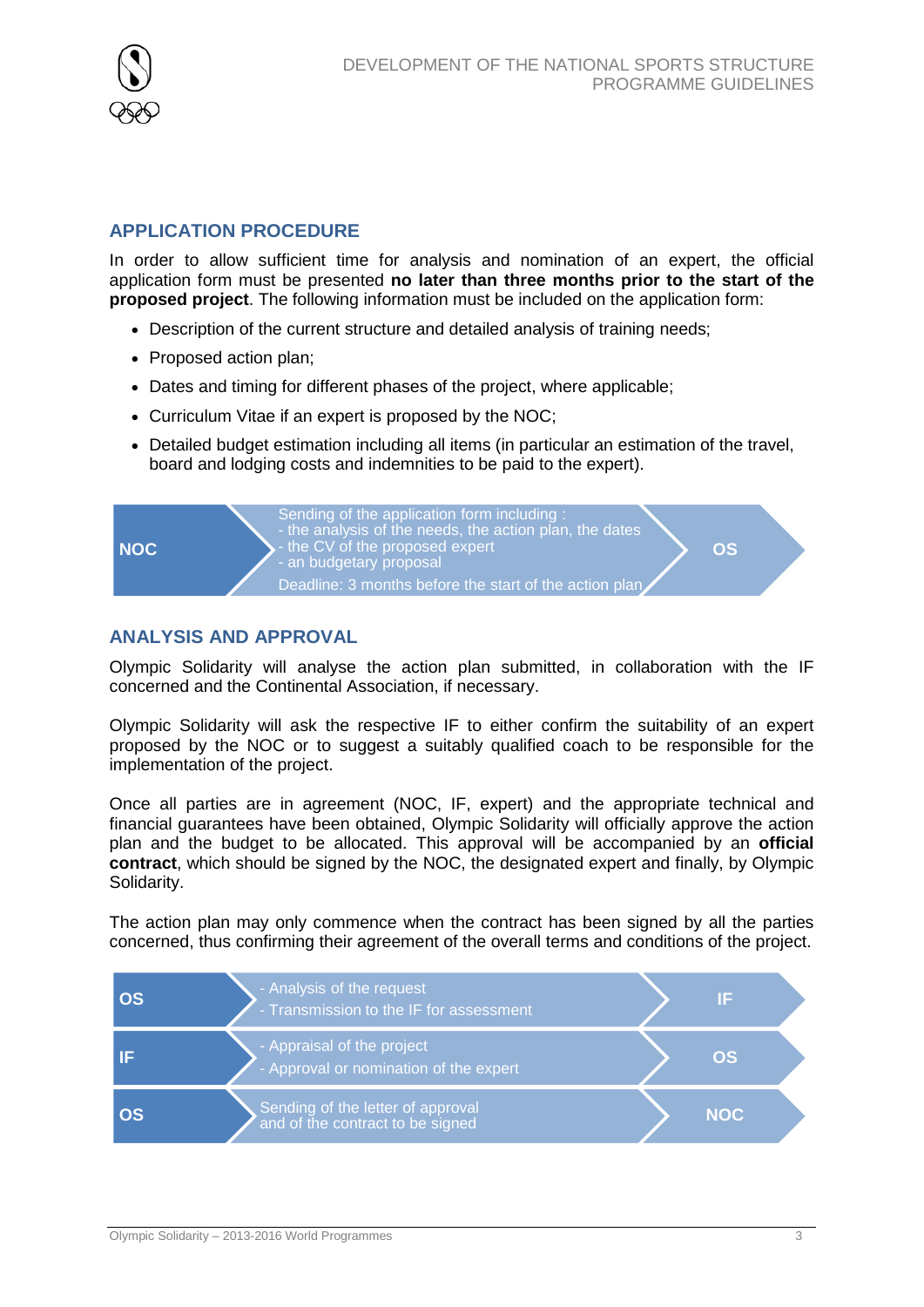

# **ADVANCE PAYMENT OF THE BUDGET**

Upon receipt of the contract, duly signed by the NOC and the expert, the Director of Olympic Solidarity will add his signature and an advance payment of 75% of the allocated budget will be transferred to the NOC.



# **FOLLOW-UP AND CONTROL**

During the programme, the NOC must maintain constant contact with the expert as well as with the various entities engaged in the project (NF, national coordinator, national coaches, etc.).

In the event of any problems or difficulties, the NOC should immediately inform Olympic Solidarity in writing.

### **INTERMEDIATE REPORT**

Depending on the duration of the project, the NOC will periodically report to Olympic Solidarity on the implementation of the action plan including any modifications to the initial programme or problems encountered.

#### **FINAL REPORT**

The NOC must present the following documents to Olympic Solidarity **within a period of two months at the latest** following the conclusion of the project:

- **A detailed administrative report** with an evaluation, comments as well as all other pertinent information (photographs in electronic format, press clippings, etc.);
- **A financial report form**, completed clearly and in detail by the NOC;
- **A report from the expert** on the implementation of the programme and the results achieved;
- **A report or comments by the national coordinator**, in particular in cases where the expert's visits have been staggered.